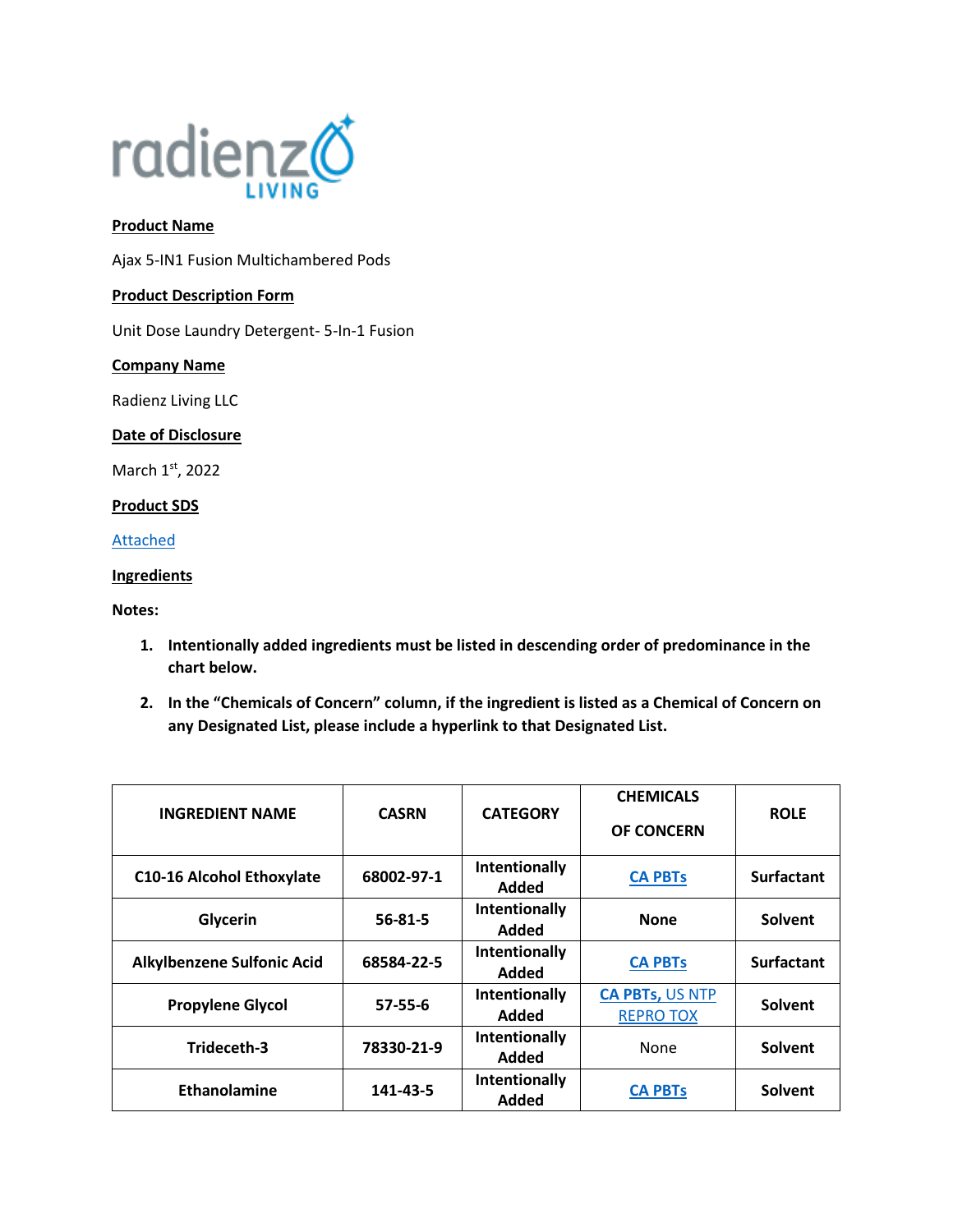| Polyethyleneimine<br>Alkoxylated                        | 68130-99-4    | Intentionally<br><b>Added</b> | <b>None</b>                                                                                    | Polymer                        |
|---------------------------------------------------------|---------------|-------------------------------|------------------------------------------------------------------------------------------------|--------------------------------|
| <b>Caprylyl/Capryl Glucoside</b>                        | 68515-73-1    | Intentionally<br><b>Added</b> | <b>None</b>                                                                                    | <b>Surfactant</b>              |
| <b>Lauryl Glucoside</b>                                 | 110615-47-9   | Intentionally<br><b>Added</b> | <b>None</b>                                                                                    | <b>Surfactant</b>              |
| <b>Sulfuric Acid</b>                                    | 7664-93-9     | <b>Nonfunctional</b>          | <b>CA PBTs, IARC</b><br>carcinogens, CA<br>non-cancer<br>hazards, US NTP<br><b>Carcinogens</b> | <b>Impurity</b>                |
| Benzene, mono-C10-13-alkyl<br>derivatives               | 129813-58-7   | Intentionally<br><b>Added</b> | <b>None</b>                                                                                    | <b>Surfactant</b>              |
| Water                                                   | 7732-18-5     | Intentionally<br><b>Added</b> | <b>None</b>                                                                                    | <b>Diluent</b>                 |
| <b>Acid Yellow 17</b>                                   | 6359-98-4     | Intentionally<br><b>Added</b> | <b>None</b>                                                                                    | Colorant                       |
| <b>Tetramethyl</b><br>Acetyloctahydronaphthalenes       | 54464-57-2    | Intentionally<br><b>Added</b> | <b>None</b>                                                                                    | <b>Fragrance</b>               |
| Limonene                                                | 5989-27-5     | Intentionally<br><b>Added</b> | <b>EU Fragrance</b><br><b>Allergen</b>                                                         | <b>Fragrance</b>               |
| <b>Butylphenyl Methylpropional</b>                      | 80-54-6       | Intentionally<br><b>Added</b> | <b>EU Fragrance</b><br><b>Allergen</b>                                                         | <b>Fragrance</b>               |
| Coumarin                                                | $91 - 64 - 5$ | Intentionally<br><b>Added</b> | <b>EU Fragrance</b><br><b>Allergen</b>                                                         | <b>Fragrance</b>               |
| <b>Hexyl Salicylate</b>                                 | 6259-76-3     | Intentionally<br><b>Added</b> | <b>None</b>                                                                                    | <b>Fragrance</b>               |
| <b>Hexyl Cinnamal</b>                                   | 101-86-0      | Intentionally<br><b>Added</b> | <b>EU Fragrance</b><br><b>Allergen</b>                                                         | <b>Fragrance</b>               |
| 2-t-Butylcyclohexyl Acetate                             | 88-41-5       | Intentionally<br><b>Added</b> | <b>None</b>                                                                                    | <b>Fragrance</b>               |
| 2,6- Dimethyl-7-Octen-2-ol                              | 18479-58-8    | Intentionally<br><b>Added</b> | <b>None</b>                                                                                    | <b>Fragrance</b>               |
| <b>Amyl Cinnamal</b>                                    | 122-40-7      | Intentionally<br><b>Added</b> | <b>EU Fragrance</b><br><b>Allergen</b>                                                         | <b>Fragrance</b>               |
| <b>Methyl Cedryl Ketone</b>                             | 32388-55-9    | Intentionally<br><b>Added</b> | <b>None</b>                                                                                    | <b>Fragrance</b>               |
| <b>Terpineol</b>                                        | 8000-41-7     | Intentionally<br><b>Added</b> | <b>None</b>                                                                                    | <b>Fragrance</b>               |
| <b>Eucalyptus Globulus Leaf Oil</b>                     | Withheld      | Intentionally<br><b>Added</b> | <b>None</b>                                                                                    | <b>Fragrance</b>               |
| <b>Fluorescent Brightener 28</b><br><b>Sodium Salts</b> | Withheld      | Intetnionally<br><b>Added</b> | <b>None</b>                                                                                    | <b>Brightener</b>              |
| <b>Carbonyl Diamine</b>                                 | Withheld      | Intentionally<br><b>Added</b> | <b>None</b>                                                                                    | <b>Brightener</b><br>Component |
| <b>Protease Enzyme</b>                                  | 9014-01-1     | Intentionally<br><b>Added</b> | <b>EU Respirator</b><br><b>Sensitizers</b>                                                     | <b>Enzyme</b>                  |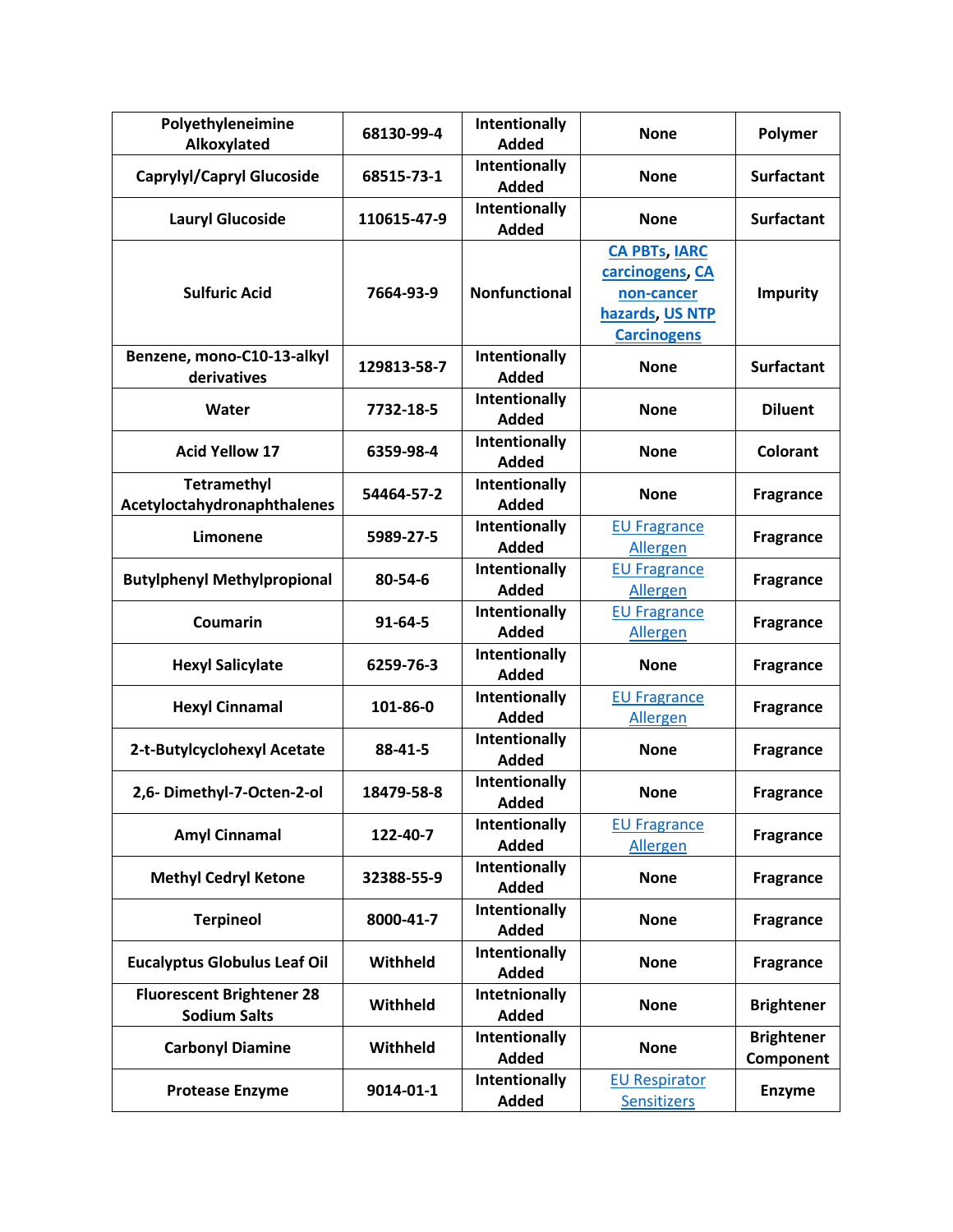| Polyoxyalkylene Substituted<br><b>Chromophore (Blue)</b> | Withheld   | Intentionally<br>Added               | <b>None</b>                                                               | Colorant                       |
|----------------------------------------------------------|------------|--------------------------------------|---------------------------------------------------------------------------|--------------------------------|
| Polyoxyalkylene Substituted<br><b>Chromophore (Red)</b>  | Withheld   | Intentionally<br><b>Added</b>        | <b>None</b>                                                               | Colorant                       |
| $2-[2-(3-$<br>aminopropoxy)ethoxy]ethan-<br>$1$ -ol      | 112-33-4   | Intentionally<br>Added               | <b>None</b>                                                               | Colorant                       |
| <b>Phenoxyethyl Isobutyrate</b>                          | 103-60-6   | <b>Intentionally</b><br><b>Added</b> | <b>EU Fragrance</b><br><b>Allergen</b>                                    | <b>Fragrance</b>               |
| <b>Diethanolamine</b>                                    | 111-42-2   | <b>Nonfunctional</b>                 | <b>CA PBTs, IARC</b><br>carcinogens, CA<br>non-cancer<br>hazards, CA TACs | <b>Impurity</b>                |
| <b>Amylase Enzyme</b>                                    | 9000-90-2  | Intentionally<br><b>Added</b>        | <b>EU Respirator</b><br><b>Sensitizers</b>                                | <b>Enzyme</b>                  |
| <b>Potassium Hydroxide</b>                               | 1310-58-3  | Intentionally<br>added               | <b>CA PBTs</b>                                                            | Solvent                        |
| <b>Myrcene</b>                                           | 123-35-3   | <b>Nonfunction</b>                   | <b>IARC carcinogens</b>                                                   | <b>Impurity</b>                |
| <b>Mannanase Enzyme</b>                                  | 37288-54-3 | <b>Intentionally</b><br>added        | <b>None</b>                                                               | <b>Enzyme</b>                  |
| <b>Sodium Chloride</b>                                   | Withheld   | Intentionally<br>Added               | <b>None</b>                                                               | <b>Brightener</b><br>component |

Links to Designated Lists are provided below:

| CA non-               | https://oehha.ca.gov/chemicals                                                                    |
|-----------------------|---------------------------------------------------------------------------------------------------|
| cancer                |                                                                                                   |
| hazards               |                                                                                                   |
| <b>CA PBTs</b>        | https://www.canada.ca/en/environment-climate-change/services/canadian-                            |
|                       | environmental-protection-act-registry/substances-list/domestic.html                               |
| CA TACs               | https://ww2.arb.ca.gov/resources/documents/carb-identified-toxic-air-contaminants                 |
| <b>IARC</b>           | http://monographs.iarc.fr/ENG/Classification/ClassificationsCASOrder.pdf                          |
| carcinoge             |                                                                                                   |
| ns                    |                                                                                                   |
| US NTP                | https://ntp.niehs.nih.gov/ntp/roc/content/listed substances 508.pdf                               |
| Carcinoge             |                                                                                                   |
| ns                    |                                                                                                   |
| US NTP                | https://ntp.niehs.nih.gov/publications/abstracts/index.html                                       |
| Repro Tox             |                                                                                                   |
|                       |                                                                                                   |
| EU                    | https://ec.europa.eu/health/sites/health/files/endocrine_disruptors/docs/cosmetic_1223_2009_regul |
| Fragrance<br>Allergen | ation en.pdf                                                                                      |